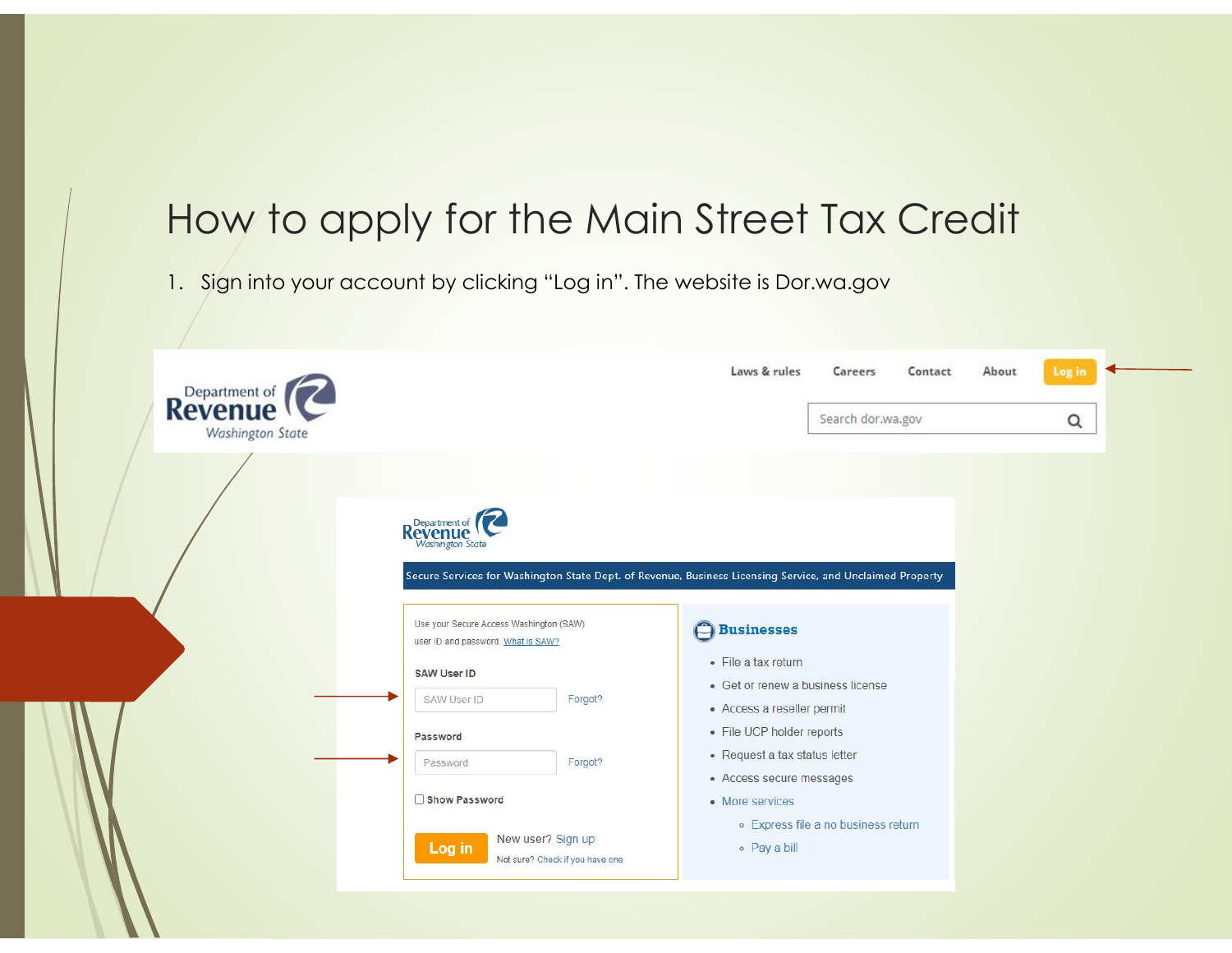## 2. Click "More Excise Tax Options" in the excise tax account

123 MAIN ST KENNEWICK WA 99337

Summary Action Items More Options

| <b>Excise Tax</b><br>603-018-303<br>APPLIANCE STORE<br>123 MAIN ST<br>KENNEWICK WA 99337 | Annual 2019 Return<br>Annual<br><b>Return Status</b><br>Processed | > View or Amend Return                                                                                                        |
|------------------------------------------------------------------------------------------|-------------------------------------------------------------------|-------------------------------------------------------------------------------------------------------------------------------|
|                                                                                          | Balance<br>Amount<br>\$0.00                                       | > Make a Payment<br>> Add/Update Electronic Refund Account                                                                    |
|                                                                                          | Account<br>$\overline{\mathsf{v}}$                                | > View Periods and Amend Returns<br>> Apply for/view a Reseller Permit<br>> Close Excise Account<br>> More Excise Tax Options |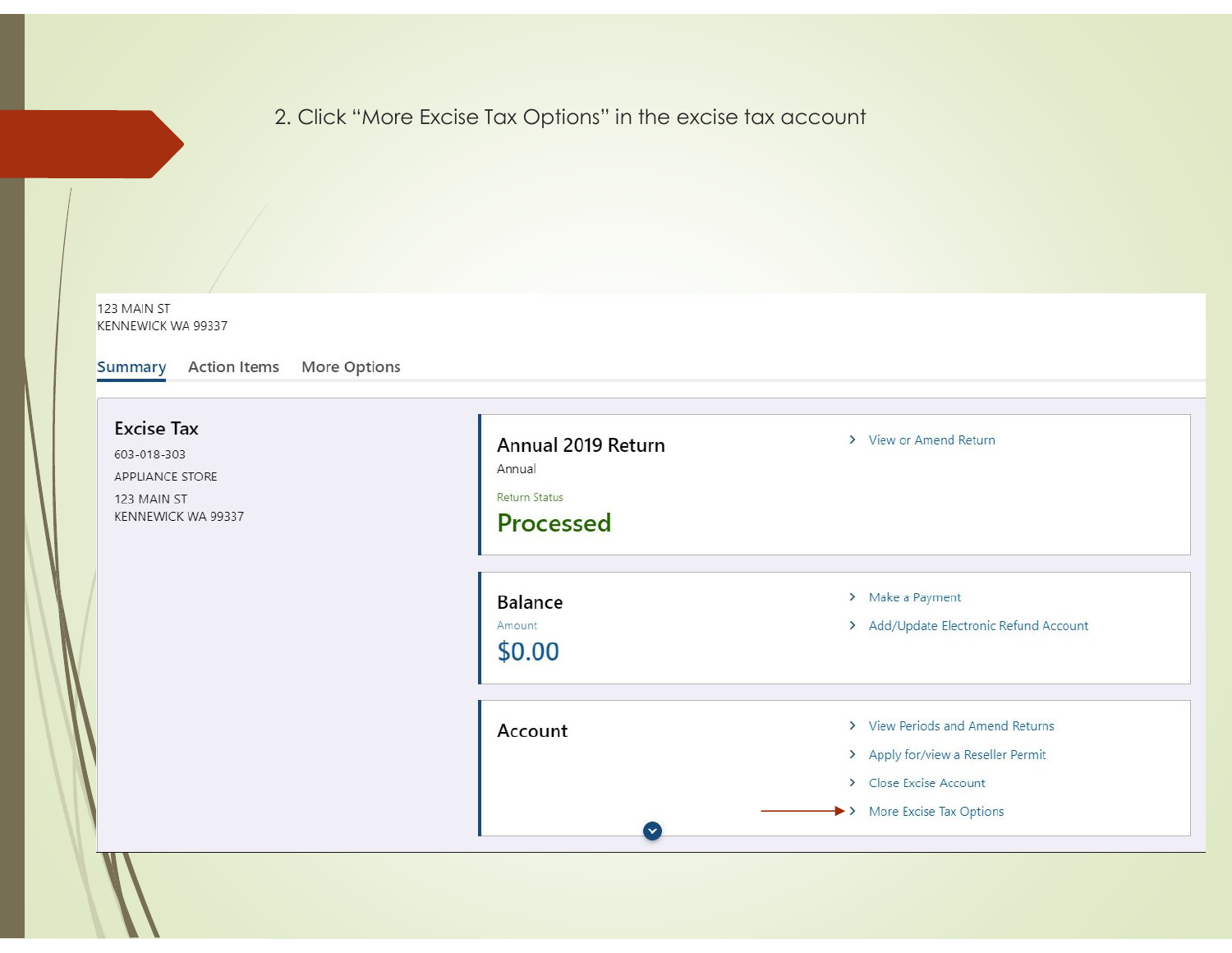3. Click "Manage/Apply for a Tax Credit"

Note: If you do not see the "Credits" option listed, you are not an administrator on the account. Only administrators will see "Credits"

To become an administrator, either have the current administrator add you as an administrator or have a governing member of the business call the Department of Revenue at 360-705-6214

## **More Excise Tax Options**

Excise Tax 603-018-303 APPLIANCE STORE

#### **More Excise Tax Options**

### $\blacksquare$  Reconciliations

- > File Apportionment Reconciliation
- > File Public Works Reconciliation

#### **D** Tax Services

- > Request a Tax Status Letter
- > Petition for Administrative Review
- > File a Sales and Use Tax Deferral Application

#### **তী** Credits

> Manage/Apply for a Tax Credit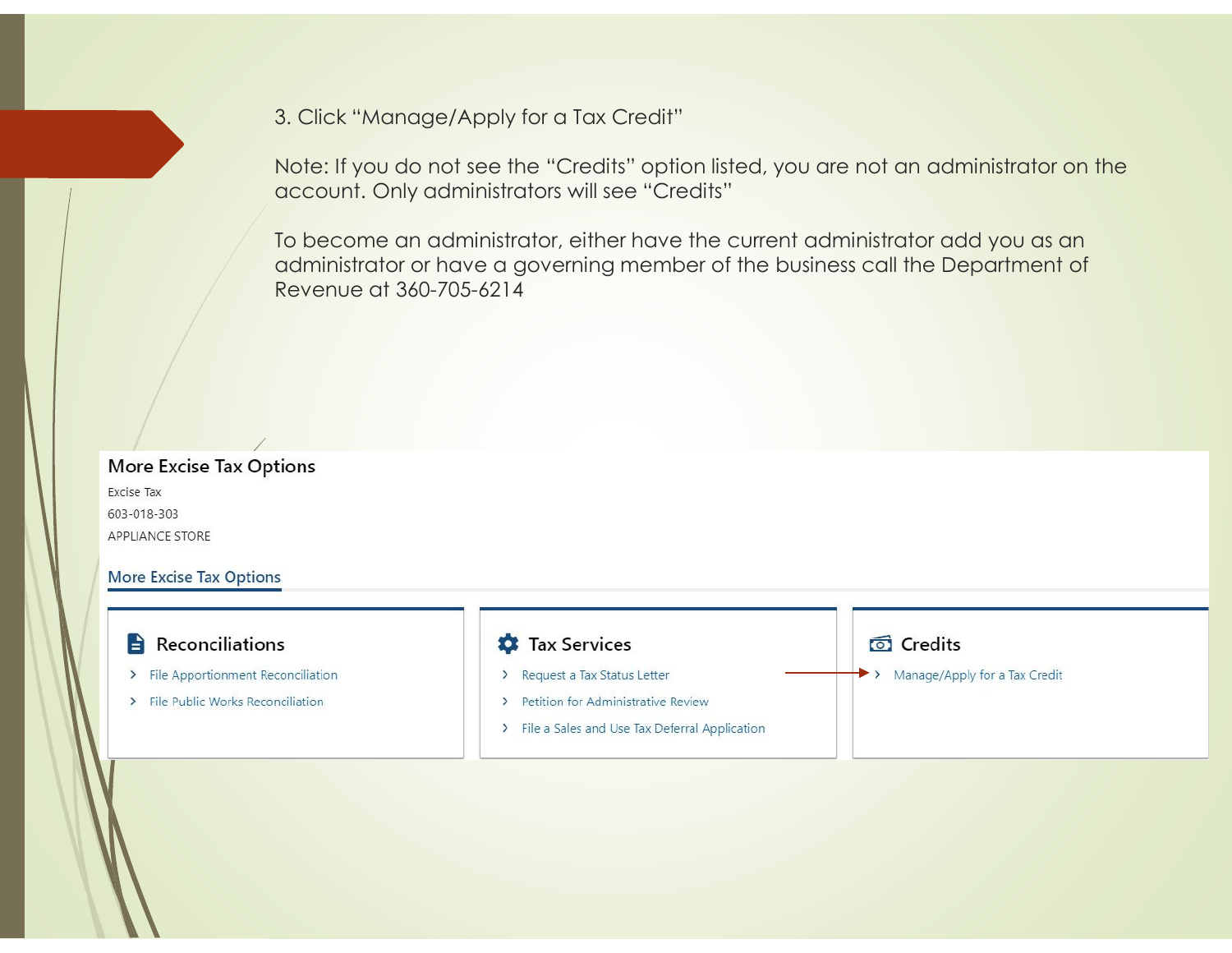# 4. Click "Add Main Street Application"

#### Account

| Excise Tax      |
|-----------------|
| 603-018-303     |
| APPLIANCE STORE |

#### Credits

| <b>Commercial Vehicle Credit</b>                     |                                                                           |           |        | Add Commercial Vehicle Credit Application $\overline{F}$                                 |  |
|------------------------------------------------------|---------------------------------------------------------------------------|-----------|--------|------------------------------------------------------------------------------------------|--|
| <b>Status</b>                                        | Part 1                                                                    |           | Part 2 | Part 3                                                                                   |  |
| No Commercial Vehicle Credits have been applied for. |                                                                           |           |        |                                                                                          |  |
|                                                      | Alternative Fuel Vehicle Infrastructure Credit                            |           |        | Add Alternative Fuel Vehicle Infrastructure Credit Application $\overline{\overline{F}}$ |  |
| <b>Status</b>                                        | Part 1                                                                    |           | Part 2 | Part 3                                                                                   |  |
|                                                      | No Alternative Fuel Vehicle Infrastructure Credits have been applied for. |           |        |                                                                                          |  |
| <b>Main Street Credit Applications</b>               |                                                                           |           |        | Add Main Street Application $\overline{\phantom{a}}$                                     |  |
| Confirmation #                                       |                                                                           | Submitted |        |                                                                                          |  |
| No Main street credits have been applied for.        |                                                                           |           |        |                                                                                          |  |
| W                                                    |                                                                           |           |        |                                                                                          |  |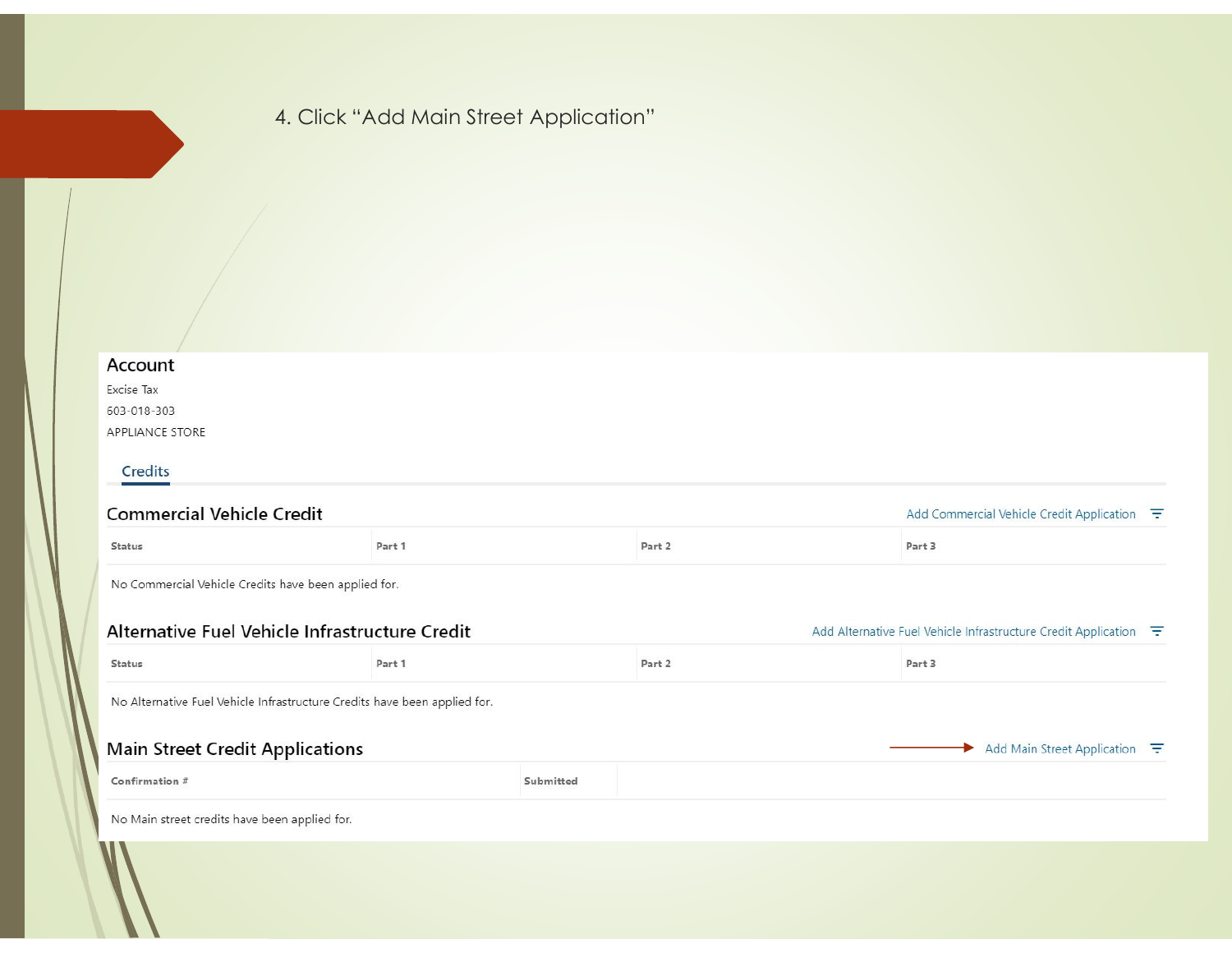5. Enter the contribution amount you want in the "Contribution Column" for the organization you would like to contribute to. The remaining credit shows in the far right column.

Note: If the credit remaining for your organization is 0.00, you will not be able to contribute to that organization until after April 1st, if the statewide cap has not been met.

 On April 1st, eligible main street communities may receive additional contributions if the state wide cap has not been met, based on the following:

•A first-come first-serve basis

•Up to the \$133,333.33 individual main street community cap

| <b>Main Street Credit</b><br>$\rightarrow$<br>o |                            |             |               |                  |
|-------------------------------------------------|----------------------------|-------------|---------------|------------------|
| Main Street Credit<br>Summary                   |                            |             |               |                  |
| <b>Main Street Credit</b>                       |                            |             | Hide History  |                  |
| Organization                                    | <b>Contribution Amount</b> | Credit Rate | Credit Amount | Credit Remaining |
| Aberdeen Revitalization Movement                | 0.00                       | 0.75        | 0.00          | 58,825.00        |
| Bainbridge Island Downtown Association          | 0.00                       | 0.75        | 0.00          | 15,446.43        |
| Centralia Downtown Association                  | 0.00                       | 0.75        | 0.00          | 32,575.00        |
| Chehalis Community Renaissance Team             | 0.00                       | 0.75        | 0.00          | 11,471.43        |
| Cle Elum Downtown Association                   | 0.00                       | 0.75        | 0.00          | 28,571.43        |
| Colfax Downtown Association                     | 0.00                       | 0.75        | 0.00          | 72,662.50        |
| Colville Together                               | 0.00                       | 0.75        | 0.00          | 98,350.00        |
| Coupeville Historic Waterfront Association      | 0.00                       | 0.75        | 0.00          | 31,663.75        |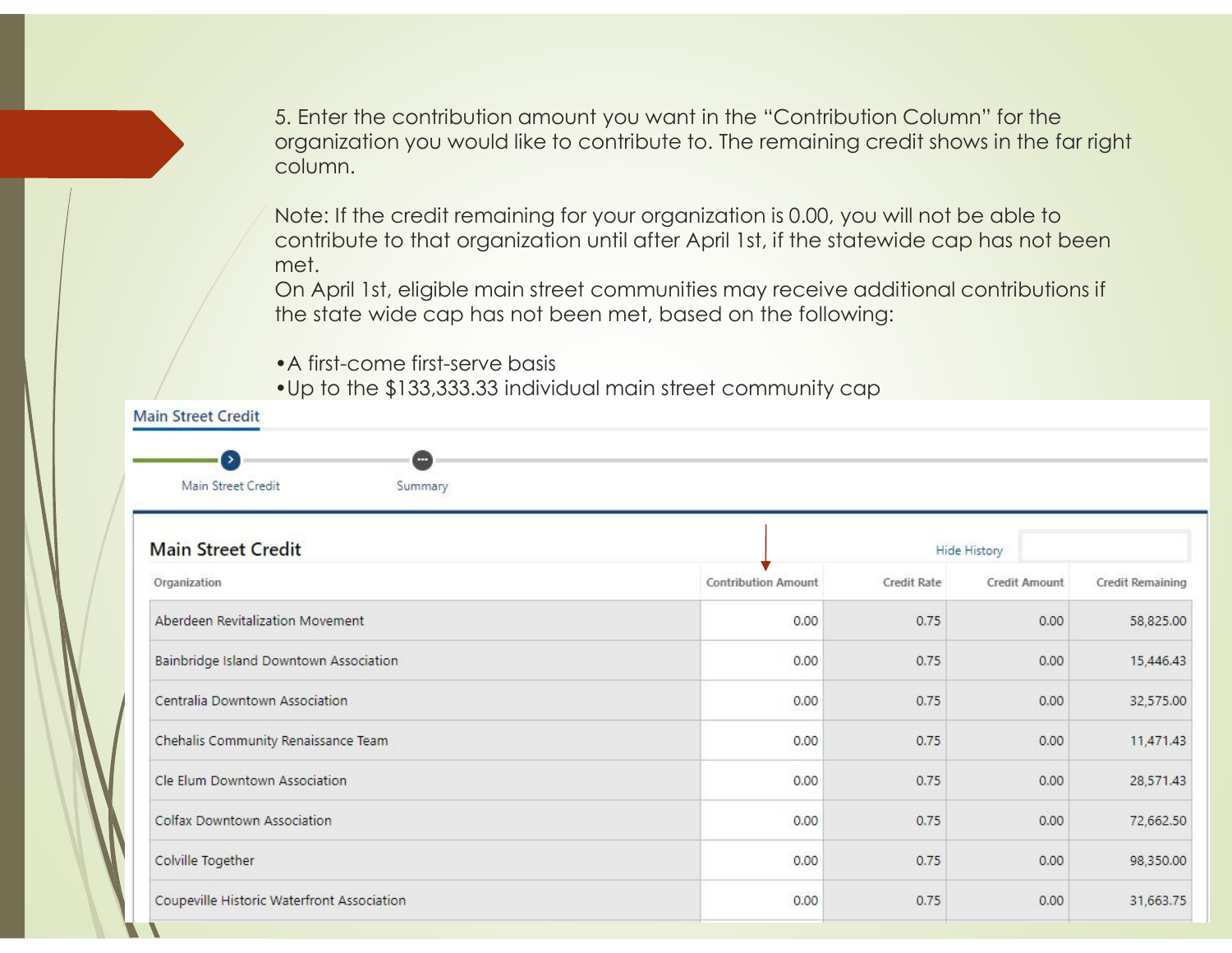## 6. Fill in the required information and hit submit

## Note:

 The application must be authorized by the owner, corporate officer, partner other than limited partners, executor, administrator, or the donating business.

| Organization                                                                                                                 | <b>Contribution Amount</b><br><b>Credit Rate</b>                                                                                                                                     | <b>Credit Amount</b> |
|------------------------------------------------------------------------------------------------------------------------------|--------------------------------------------------------------------------------------------------------------------------------------------------------------------------------------|----------------------|
| Oak Harbor Main Street Association                                                                                           | 500.00<br>0.75                                                                                                                                                                       | 375.00               |
| <b>Total Credit</b>                                                                                                          |                                                                                                                                                                                      | 375.00               |
| Authorization                                                                                                                |                                                                                                                                                                                      |                      |
|                                                                                                                              |                                                                                                                                                                                      |                      |
| designated downtown organization. The undersigned, furthermore, certifies he/she has authority (*) to grant this permission. | I, the undersigned, grant permission to the Department of Revenue and the Washington Trust for Historic Preservation to release taxpayer name and credit/contribution amounts to the | œ                    |
|                                                                                                                              | $\rightarrow$ $\bigcirc$ Agree                                                                                                                                                       | Disagree             |
| $\blacktriangleright$ Name                                                                                                   |                                                                                                                                                                                      |                      |
| Company/Corporate Position                                                                                                   |                                                                                                                                                                                      |                      |
| Phone                                                                                                                        |                                                                                                                                                                                      |                      |